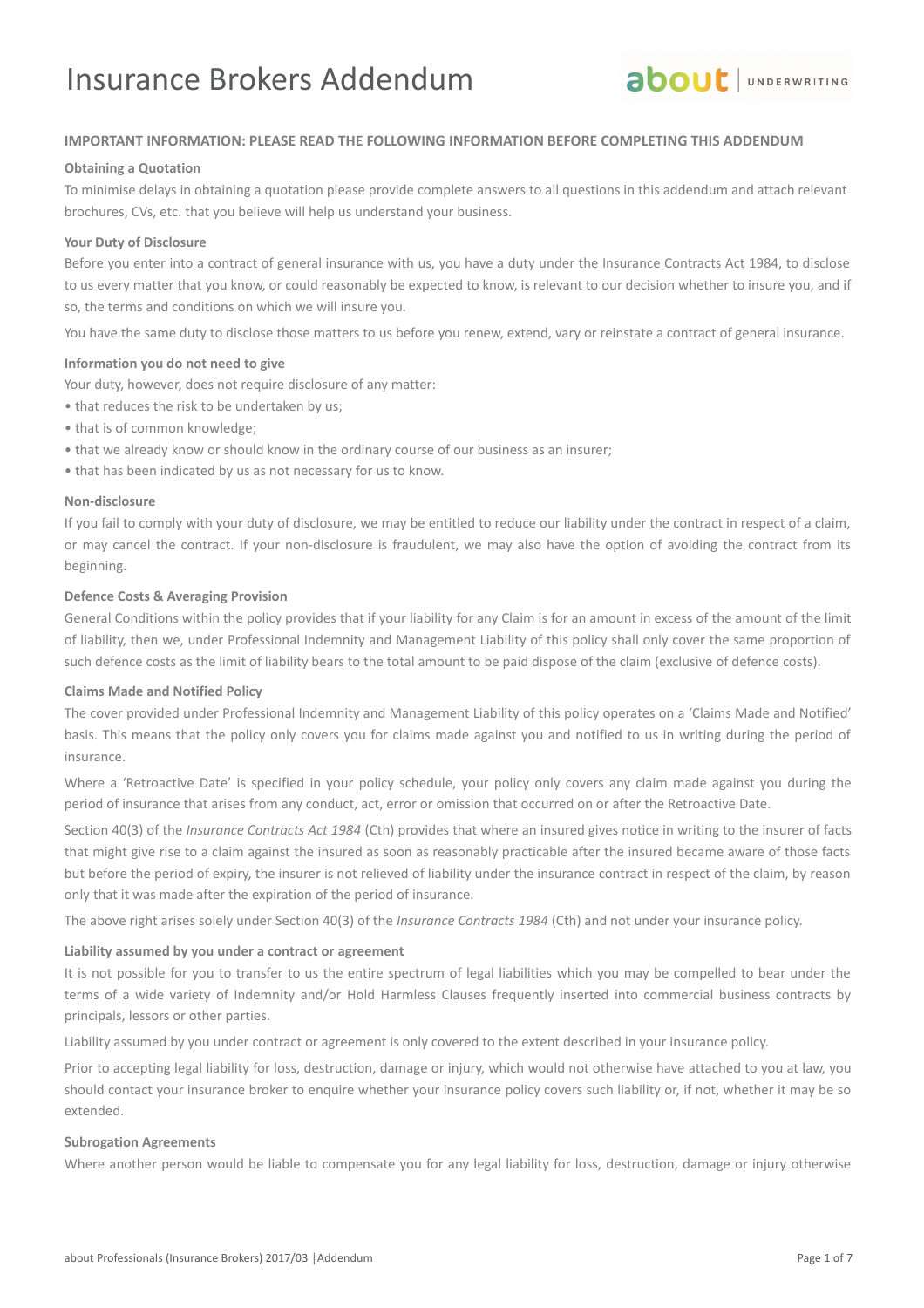covered by this insurance, but you have agreed with that person either before or after the loss, destruction, damage or injury occurred that you would not seek to recover any monies from that person, we will not cover you under this insurance for such legal liability for loss, destruction, damage or injury.

about JUNDERWRITING

#### **Privacy**

About Underwriting value the privacy of your personal information and we will ensure the handling of your personal information is dealt with in accordance with the *Privacy Act 1988* (Cth) (the Act) and the relevant Australian Privacy Principals. Our full privacy policy can be accessed at **aboutunderwriting.com.au** 

When we provide insurance products and/or services, we ask you for the personal information we need to assess applications for insurance policies, to administer and manage insurance policies and to investigate and handle claims. This can include a broad range of information ranging from your name, date of birth, address and contact details to other information about your personal affairs including your profession, financial affairs including financial statements, any criminal convictions or claims.

We may need to disclose personal information that you provide us to contractors, coinsureds, insurers and underwriters (who may be located overseas), lawyers, claims adjusters and others engaged by About Underwriting to enable them to administer policies or handle claims. Regardless of the information shared, we will take all reasonable steps to ensure that the above parties protect your information in the same way that we do.

Our Privacy Policy shown in the above link contains information about how you can access the information we hold about you, ask us to correct it, or make a privacy related complaint. You can obtain a copy from our Privacy Officer by emailing to [privacy@aboutunderwriting.com.au](mailto:privacy@aboutunderwriting.com.au)

#### **Consent**

By visiting any of our websites, online quotation systems, applying for, renewing or using any of our products or services you agree to your information being collected, held, used and disclosed as set out in our Privacy Policy.

#### **Complaints or Disputes**

If you wish to make a complaint about our products or services, or a Privacy breach, you can contact us at [complaints@aboutunderwriting.com.au](mailto:complaints@aboutunderwriting.com.au) or [privacy@aboutunderwriting.com.au](mailto:privacy@aboutunderwriting.com.au) Please refer to our complaints & disputes process detailed at [aboutunderwriting.com.au](http://www.aboutunderwriting.com.au/)

If this does not resolve the matter or you are not satisfied with the way a complaint has been dealt with, you should contact:

Lloyd's Underwriters' General Representative in Australia Level 9, 1 O'Connell St Sydney NSW 2000 Telephone Number: (02) 8298 0783 Email: [idraustralia@lloyds.com](mailto:idraustralia@lloyds.com)

who will refer your dispute to the Complaints team at Lloyd's.

Complaints that cannot be resolved may be escalated to an independent dispute resolution body; Financial Ombudsman Services Limited (FOS). This external dispute resolution body has the ability to make decisions of which About Underwriting are obliged to comply.

Contact details are:

**Financial Ombudsman Services Limited Phone: 1800 367 287 Email:** [info@fos.org.au](mailto:info@fos.org.au) **Internet:** [http://www.fos.org.au](http://www.fos.org.au/) **GPO Box 3, Melbourne, VIC 3001**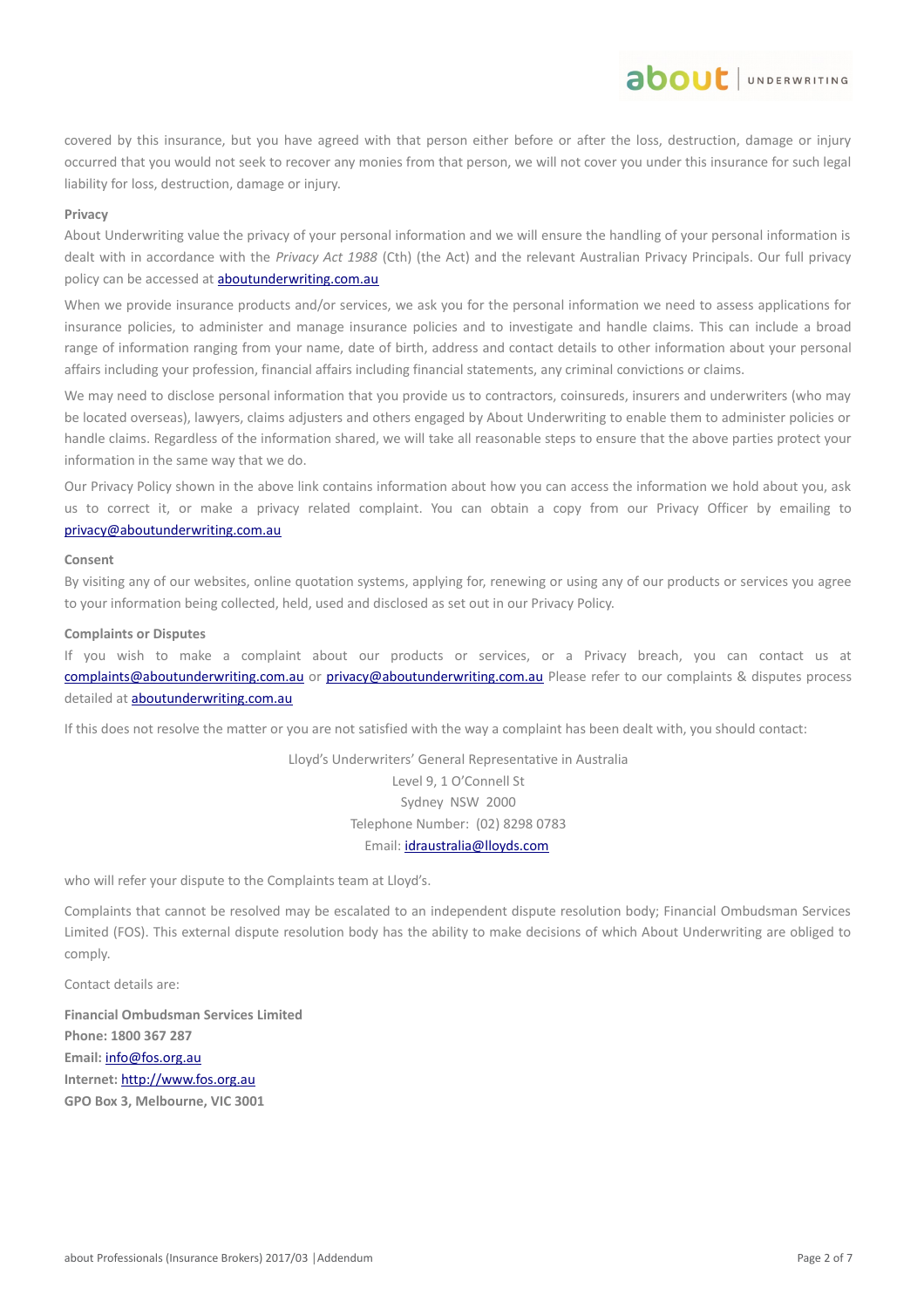

## **Insurance Brokers Addendum**

This Addendum is specific to Insurance Brokers and/or Authorised Representatives as part of the about Professionals Package.

"You/your" in this Addendum means the "Named Insured".

# **About you**

1. Named insured(s):

# **About the business**

2. Please state the percentage of fee income derived from each of the following activities in the past financial year:

| <b>Activities</b>                                                        | Percentage of fee income |     |    |
|--------------------------------------------------------------------------|--------------------------|-----|----|
| Aviation                                                                 |                          |     |    |
| <b>Commercial Fire/Contents</b>                                          |                          |     |    |
| <b>Domestic Fire/Contents</b>                                            |                          |     |    |
| <b>ISR</b>                                                               |                          |     |    |
| Heavy Motor (over 10 tonnes)                                             |                          |     |    |
| Light Motor (to 10 tonnes)                                               |                          |     |    |
| Liability/Professional Risks                                             |                          |     |    |
| Livestock                                                                |                          |     |    |
| Life                                                                     |                          |     |    |
| Marine                                                                   |                          |     |    |
| Personal Accident and Health                                             |                          |     |    |
| <b>Workers Compensation</b>                                              |                          |     |    |
| Other - Please advise:                                                   |                          |     |    |
| <b>Total</b>                                                             | 100%                     |     |    |
| 3. Do you expect these percentages to change in the next financial year? |                          | Yes | No |

If Yes, please provide details: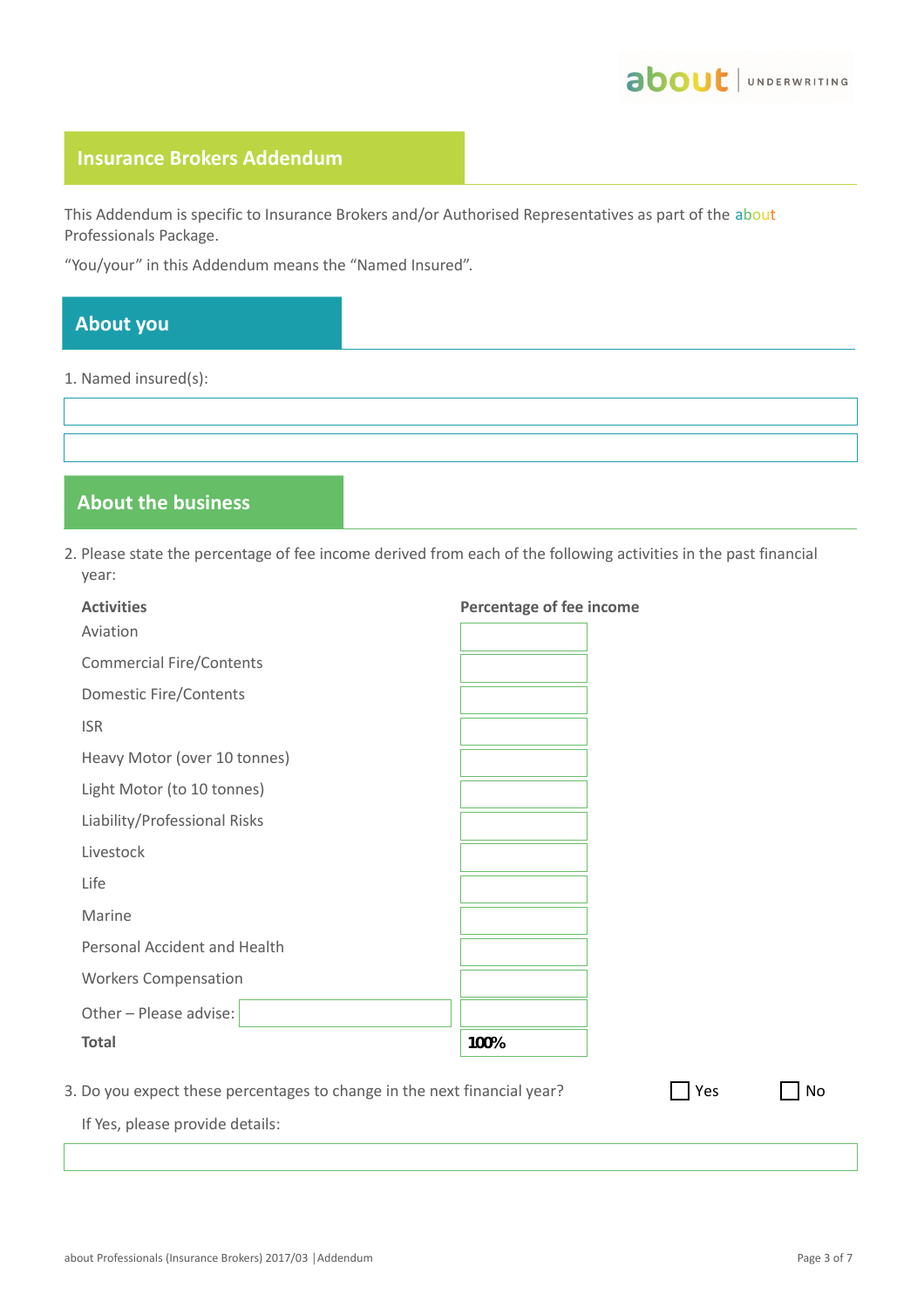# about | UNDERWRITING

| 4. (a) Are you a Licensed Insurance Broker?                                                                                                                                                                  | Yes                   | No                           |    |
|--------------------------------------------------------------------------------------------------------------------------------------------------------------------------------------------------------------|-----------------------|------------------------------|----|
| (b) Please state your Financial Services Licence Number:                                                                                                                                                     |                       |                              |    |
| (c) Are you licensed to transact General Insurance?<br>(d) Are you licensed to transact Life Insurance?<br>(e) Are you licensed to transact any other Financial Products?<br>If Yes, please provide details: | Yes<br>Yes<br>Yes     | No<br>No<br>No               |    |
| 5. (a) Do you engage Authorised Representatives?                                                                                                                                                             |                       | <b>Yes</b>                   | No |
| If Yes, please provide details:                                                                                                                                                                              |                       |                              |    |
| <b>Full Name</b><br>(b) If Yes, please advise how you select, control and supervise your Authorised Representatives:                                                                                         | <b>Qualifications</b> | <b>Years of Experience</b>   |    |
| (c) Do you require Authorised Representatives to be named or covered under your policy?                                                                                                                      |                       | Yes                          | No |
| (d) If No, do you require your Authorised Representatives to maintain their own Professional Indemnity Insurance<br>Policy?                                                                                  |                       | $\overline{\phantom{a}}$ Yes | No |
| (e) What control are in place to ensure that Authorised Representatives maintain their own Professional<br>Indemnity Insurance Policy:                                                                       |                       |                              |    |
|                                                                                                                                                                                                              |                       |                              |    |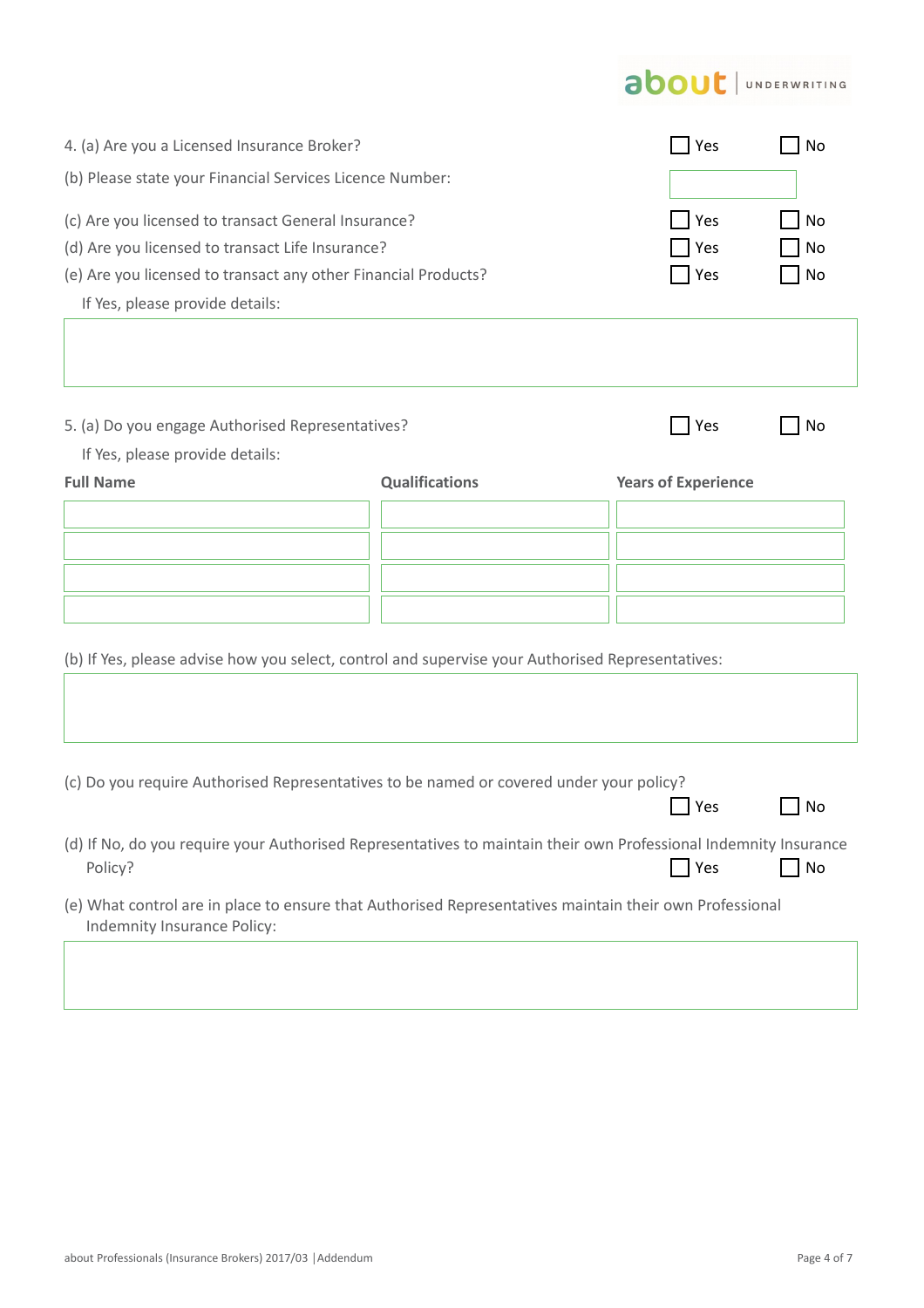| 6. Do you or your Authorised Representatives hold any binding authorities?<br>Yes<br>No<br>If Yes, please provide details:<br><b>Class of Business</b><br><b>Maximum Limits</b><br><b>Insurer</b><br>7. Do you or your Authorised Representatives provide any claims handling authority?<br>Yes<br>No<br>If Yes, please provide details:<br>8. Risk Management<br>(a) Do you have any on-line facilities providing access to insurer's computer systems for the purpose of arranging<br>insurance contracts or for issuing policy documents or schedules?<br>Yes<br>No<br>\$<br>If Yes, please supply estimate of total premium written though above systems:<br>(b) Do you comply with the provisions of Section 34 of the Insurance (Agents & Brokers) Act 1984?<br>Yes<br>No<br>(c) Do you sign proposal forms on behalf of clients?<br><b>Yes</b><br>No<br>(d) Do you or your Authorised Representatives place any insurance with Unauthorised Insurers/DOFI's?<br>Yes<br>No<br>9. Are you a member of any Professional Association?<br>Yes<br>No<br>If Yes, please provide details: |  | <b>about</b> UNDERWRITING |  |
|------------------------------------------------------------------------------------------------------------------------------------------------------------------------------------------------------------------------------------------------------------------------------------------------------------------------------------------------------------------------------------------------------------------------------------------------------------------------------------------------------------------------------------------------------------------------------------------------------------------------------------------------------------------------------------------------------------------------------------------------------------------------------------------------------------------------------------------------------------------------------------------------------------------------------------------------------------------------------------------------------------------------------------------------------------------------------------------|--|---------------------------|--|
|                                                                                                                                                                                                                                                                                                                                                                                                                                                                                                                                                                                                                                                                                                                                                                                                                                                                                                                                                                                                                                                                                          |  |                           |  |
|                                                                                                                                                                                                                                                                                                                                                                                                                                                                                                                                                                                                                                                                                                                                                                                                                                                                                                                                                                                                                                                                                          |  |                           |  |
|                                                                                                                                                                                                                                                                                                                                                                                                                                                                                                                                                                                                                                                                                                                                                                                                                                                                                                                                                                                                                                                                                          |  |                           |  |
|                                                                                                                                                                                                                                                                                                                                                                                                                                                                                                                                                                                                                                                                                                                                                                                                                                                                                                                                                                                                                                                                                          |  |                           |  |
|                                                                                                                                                                                                                                                                                                                                                                                                                                                                                                                                                                                                                                                                                                                                                                                                                                                                                                                                                                                                                                                                                          |  |                           |  |
|                                                                                                                                                                                                                                                                                                                                                                                                                                                                                                                                                                                                                                                                                                                                                                                                                                                                                                                                                                                                                                                                                          |  |                           |  |
|                                                                                                                                                                                                                                                                                                                                                                                                                                                                                                                                                                                                                                                                                                                                                                                                                                                                                                                                                                                                                                                                                          |  |                           |  |
|                                                                                                                                                                                                                                                                                                                                                                                                                                                                                                                                                                                                                                                                                                                                                                                                                                                                                                                                                                                                                                                                                          |  |                           |  |
|                                                                                                                                                                                                                                                                                                                                                                                                                                                                                                                                                                                                                                                                                                                                                                                                                                                                                                                                                                                                                                                                                          |  |                           |  |
|                                                                                                                                                                                                                                                                                                                                                                                                                                                                                                                                                                                                                                                                                                                                                                                                                                                                                                                                                                                                                                                                                          |  |                           |  |
|                                                                                                                                                                                                                                                                                                                                                                                                                                                                                                                                                                                                                                                                                                                                                                                                                                                                                                                                                                                                                                                                                          |  |                           |  |
|                                                                                                                                                                                                                                                                                                                                                                                                                                                                                                                                                                                                                                                                                                                                                                                                                                                                                                                                                                                                                                                                                          |  |                           |  |
|                                                                                                                                                                                                                                                                                                                                                                                                                                                                                                                                                                                                                                                                                                                                                                                                                                                                                                                                                                                                                                                                                          |  |                           |  |
|                                                                                                                                                                                                                                                                                                                                                                                                                                                                                                                                                                                                                                                                                                                                                                                                                                                                                                                                                                                                                                                                                          |  |                           |  |
|                                                                                                                                                                                                                                                                                                                                                                                                                                                                                                                                                                                                                                                                                                                                                                                                                                                                                                                                                                                                                                                                                          |  |                           |  |
|                                                                                                                                                                                                                                                                                                                                                                                                                                                                                                                                                                                                                                                                                                                                                                                                                                                                                                                                                                                                                                                                                          |  |                           |  |
|                                                                                                                                                                                                                                                                                                                                                                                                                                                                                                                                                                                                                                                                                                                                                                                                                                                                                                                                                                                                                                                                                          |  |                           |  |
|                                                                                                                                                                                                                                                                                                                                                                                                                                                                                                                                                                                                                                                                                                                                                                                                                                                                                                                                                                                                                                                                                          |  |                           |  |
|                                                                                                                                                                                                                                                                                                                                                                                                                                                                                                                                                                                                                                                                                                                                                                                                                                                                                                                                                                                                                                                                                          |  |                           |  |
|                                                                                                                                                                                                                                                                                                                                                                                                                                                                                                                                                                                                                                                                                                                                                                                                                                                                                                                                                                                                                                                                                          |  |                           |  |
|                                                                                                                                                                                                                                                                                                                                                                                                                                                                                                                                                                                                                                                                                                                                                                                                                                                                                                                                                                                                                                                                                          |  |                           |  |
|                                                                                                                                                                                                                                                                                                                                                                                                                                                                                                                                                                                                                                                                                                                                                                                                                                                                                                                                                                                                                                                                                          |  |                           |  |
|                                                                                                                                                                                                                                                                                                                                                                                                                                                                                                                                                                                                                                                                                                                                                                                                                                                                                                                                                                                                                                                                                          |  |                           |  |
|                                                                                                                                                                                                                                                                                                                                                                                                                                                                                                                                                                                                                                                                                                                                                                                                                                                                                                                                                                                                                                                                                          |  |                           |  |
|                                                                                                                                                                                                                                                                                                                                                                                                                                                                                                                                                                                                                                                                                                                                                                                                                                                                                                                                                                                                                                                                                          |  |                           |  |
|                                                                                                                                                                                                                                                                                                                                                                                                                                                                                                                                                                                                                                                                                                                                                                                                                                                                                                                                                                                                                                                                                          |  |                           |  |
|                                                                                                                                                                                                                                                                                                                                                                                                                                                                                                                                                                                                                                                                                                                                                                                                                                                                                                                                                                                                                                                                                          |  |                           |  |
|                                                                                                                                                                                                                                                                                                                                                                                                                                                                                                                                                                                                                                                                                                                                                                                                                                                                                                                                                                                                                                                                                          |  |                           |  |

## 10 Please complete the following:

| <b>Financial Year</b> | <b>Premium Income</b> | <b>Brokerage/Commission</b> | <b>Fees</b> |
|-----------------------|-----------------------|-----------------------------|-------------|
| Current               |                       |                             |             |
| Last                  |                       |                             |             |
| Previous              |                       |                             |             |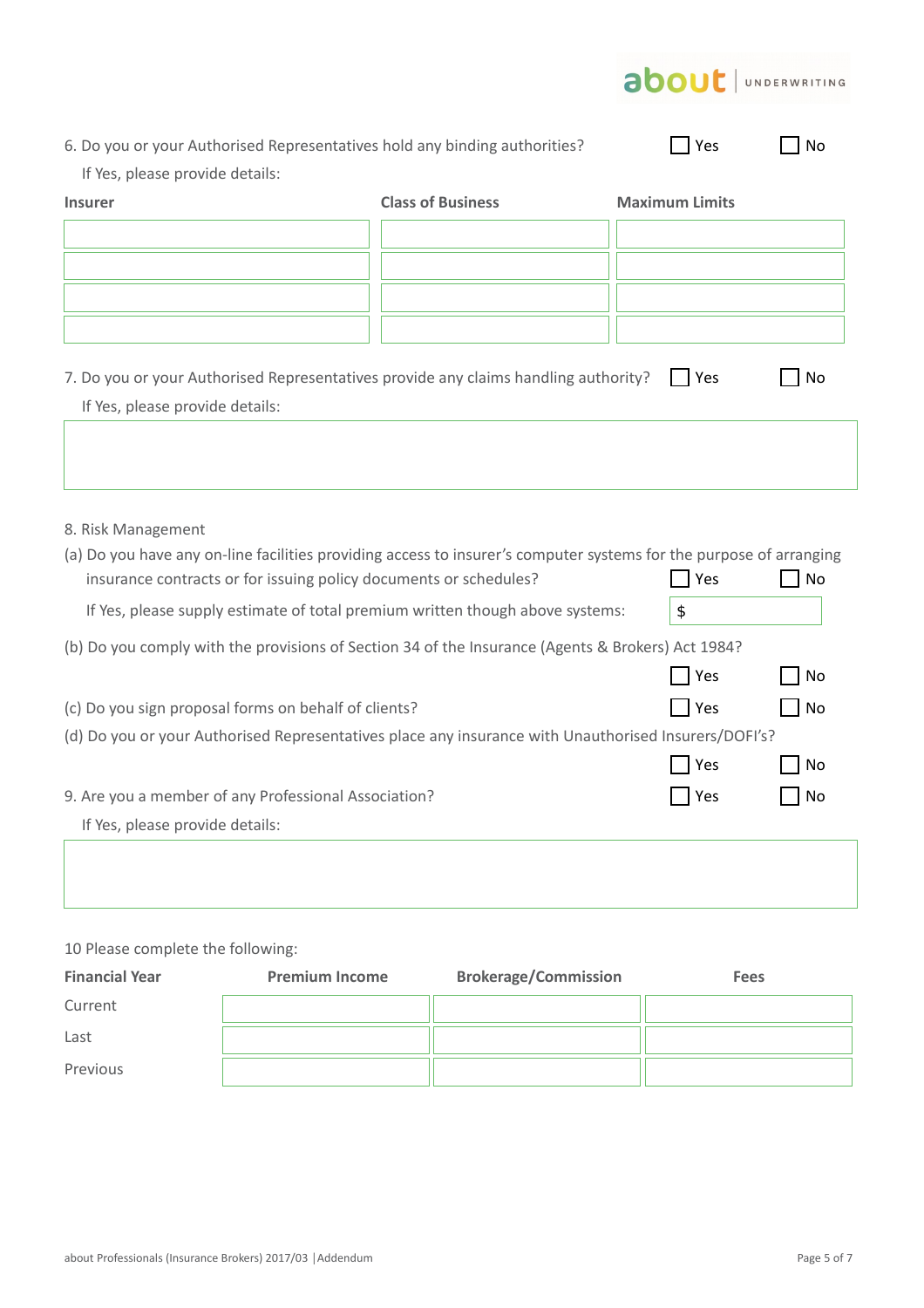

## **About your Claims**

11. After full enquiry of all your employees, has any insurance claim been made against you or your business or that of any principal, partner, director or employee in this or any other business?  $\Box$  Yes  $\Box$  No

If Yes, please provide details:

| Date Notified Insurer<br>(DD/MM/YYYY) | <b>Description</b> | <b>Amount Paid</b> | <b>Maximum</b><br><b>Potential Loss Open</b> | <b>Finalised or Claimant Name</b> |
|---------------------------------------|--------------------|--------------------|----------------------------------------------|-----------------------------------|
|                                       |                    |                    |                                              |                                   |
|                                       |                    |                    |                                              |                                   |
|                                       |                    |                    |                                              |                                   |
|                                       |                    |                    |                                              |                                   |
|                                       |                    |                    |                                              |                                   |

12. Are you aware of any circumstances or incidents which may result in a claim being made against you or your business or the business of any principal, partner, director or employee?  $\Box$  Yes  $\Box$  No

If Yes, please provide details of circumstances or incidents:

| 13. Have you or any of your employees ever been the subject of any disciplinary proceedings or actions for<br>misconduct in a professional respect whilst in this or any other business? | <b>No</b><br>Yes |
|------------------------------------------------------------------------------------------------------------------------------------------------------------------------------------------|------------------|
| If Yes, please provide details of proceedings or actions:                                                                                                                                |                  |
|                                                                                                                                                                                          |                  |
|                                                                                                                                                                                          |                  |
| 14. Have you, your principals, partners, directors or predecessors in business had insurance declined, cancelled,                                                                        |                  |
| refused or had any special terms imposed?                                                                                                                                                | <b>No</b><br>Yes |
| If Yes, please provide details:                                                                                                                                                          |                  |

## **Additional Information**

If insufficient space to complete questions, please provide at this section: